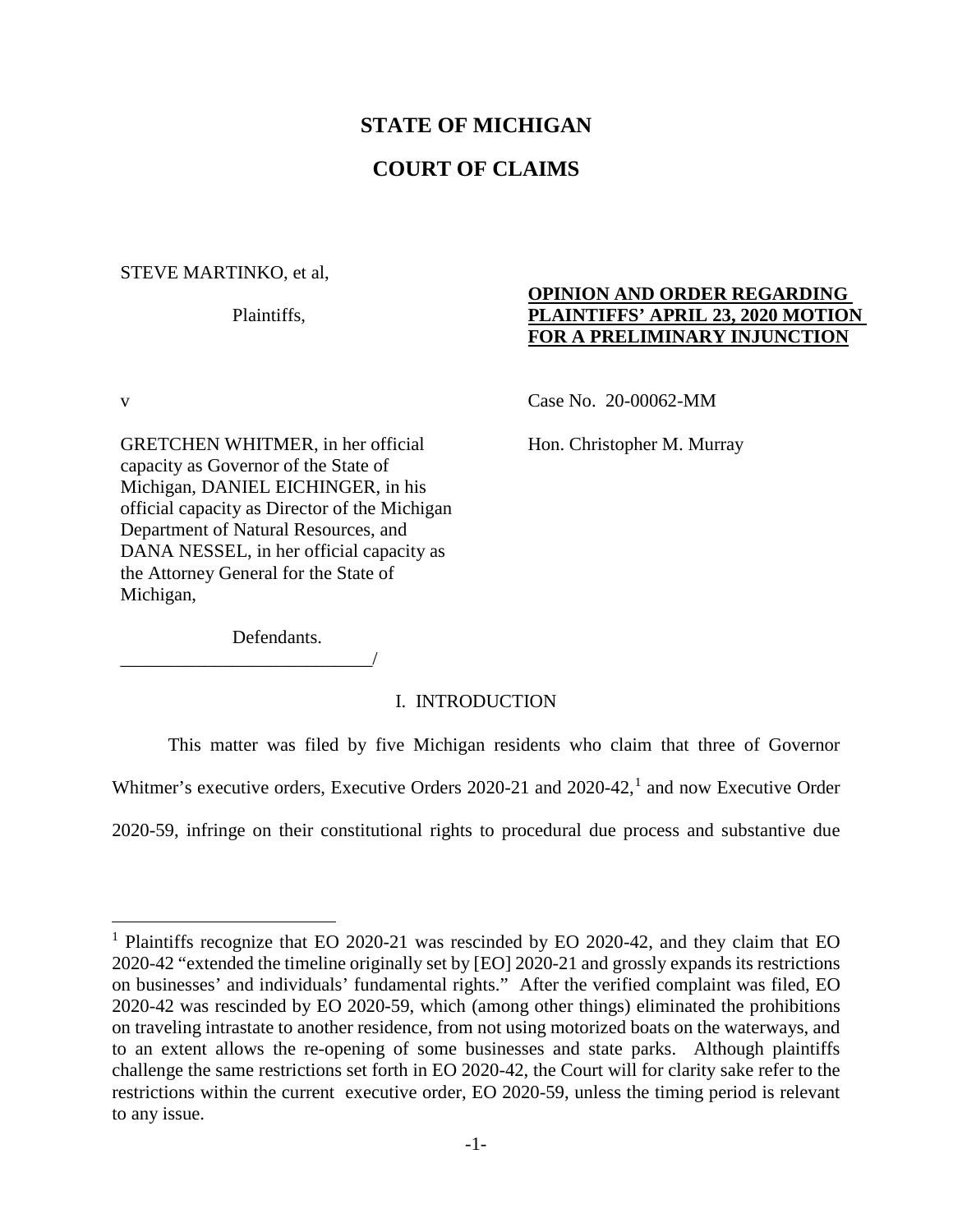process. Specifically, plaintiffs' verified complaint alleges that the "mandatory quarantine" imposed by EO 2020-59 violates their right to both procedural due process (Count I) and substantive due process (Count II), and that the intrastate travel restrictions contained in EO 2020- 42 also violate their rights to procedural due process (Count III) and substantive due process (Count IV). They also allege in Count V of their verified complaint that the Emergency Management Act, MCL 30.401 *et seq*., is an unconstitutional delegation of legislative power to the Governor. Plaintiffs have requested the Court issue a preliminary injunction—but not a permanent one—restraining these defendants from continuing to implement the provisions of EO  $2020-59$  $2020-59$ .<sup>2</sup> Once restrained, plaintiffs seek a declaration that the challenged restrictions and the EMA are invalid. $3$ 

### II. JURISDICTION

Defendants first argue that this Court lacks subject matter jurisdiction because plaintiffs seek only injunctive relief based upon federal constitutional claims, which deprives the Court of jurisdiction to decide the matter. Defendants rely upon MCL 600.6440, which provides:

No claimant may be permitted to file claim in said court against the state nor any department, commission, board, institution, arm or agency thereof who has an adequate remedy upon his claim in the federal courts, but it is not necessary in the complaint filed to allege that claimant has no such adequate remedy, but that fact may be put in issue by the answer or motion filed by the state or the department, commission, board, institution, arm or agency thereof.

<span id="page-1-0"></span> <sup>2</sup> On April 23, 2020, the Court denied plaintiffs' motion for an *ex parte* temporary restraining order on the ground that plaintiffs had not shown the threat of immediate and irreparable harm of physical injury or loss of property.

<span id="page-1-1"></span><sup>&</sup>lt;sup>3</sup> The Court appreciates the speed at which counsel submitted briefs, and for the high caliber of the briefs submitted.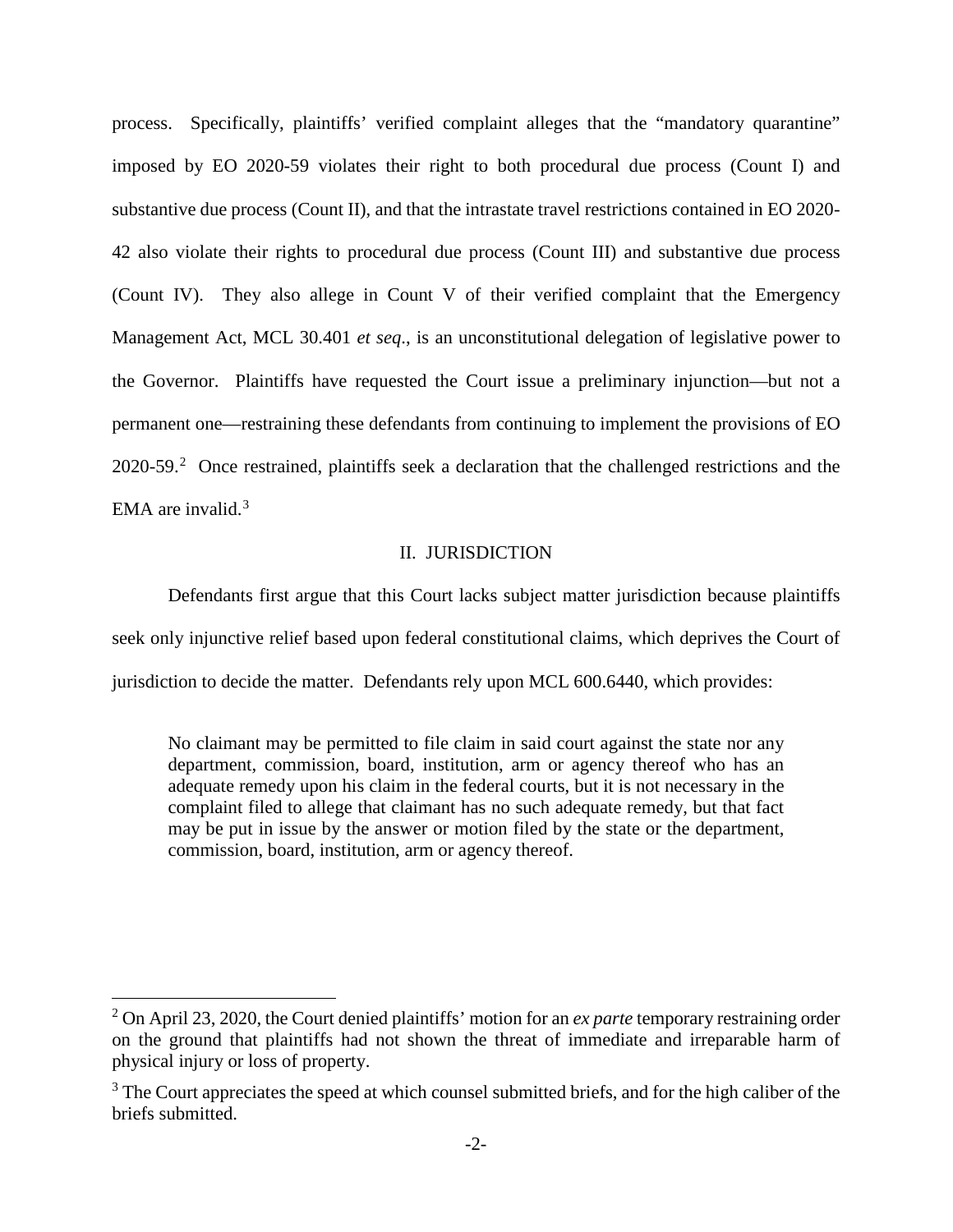Because a federal court can exercise jurisdiction against state officers in their official capacity when seeking only prospective injunctive relief, defendants argue, MCL 600.6440 applies and the Court lacks jurisdiction to decide the matter.

The legal principles put forward by defendants are sound, but they do not apply to plaintiffs' case. First, the statute refers to claims filed in the Court of Claims against the state, its departments, agencies, etc., and does not pertain to claims brought in this Court against individuals, as plaintiffs have done here. Thus, it is irrelevant whether claims against state officers in their official capacity brought in federal court might essentially be considered claims against the state. Second, with respect to defendants' argument, plaintiffs seek declaratory rulings on each of their three challenges, and one of those challenges—the claim that the EMA violates the separation of powers doctrine—is based upon state law. So too is their challenge to the intrastate ban on travel to vacation rentals. Additionally, in their complaint plaintiffs seek "other and further relief as the Court deems appropriate," which whatever that could end up being, it would go beyond the declaratory and limited injunctive relief requested in the complaint, and could include damages, even if only nominal. Because plaintiffs' claims and forms of relief do not meet all the requirements of MCL 600.6440, this Court does not lack subject matter jurisdiction.

## III. MOOTNESS

Defendants also argue that plaintiffs' case is moot because they only challenge EO 2020- 21 and EO 2020-42, which have been rescinded, and EO 2020-59 is the only existing executive order containing these restrictions. True enough, but as defendants seem to recognize, it was *after* plaintiffs' filing last week that the Governor issued EO 2020-59, and plaintiffs have not had time to seek to amend their complaint, and several of plaintiffs' challenges to the prior EOs—the stayat-home provision and the ban on intrastate travel to vacation rentals—remain within EO 2020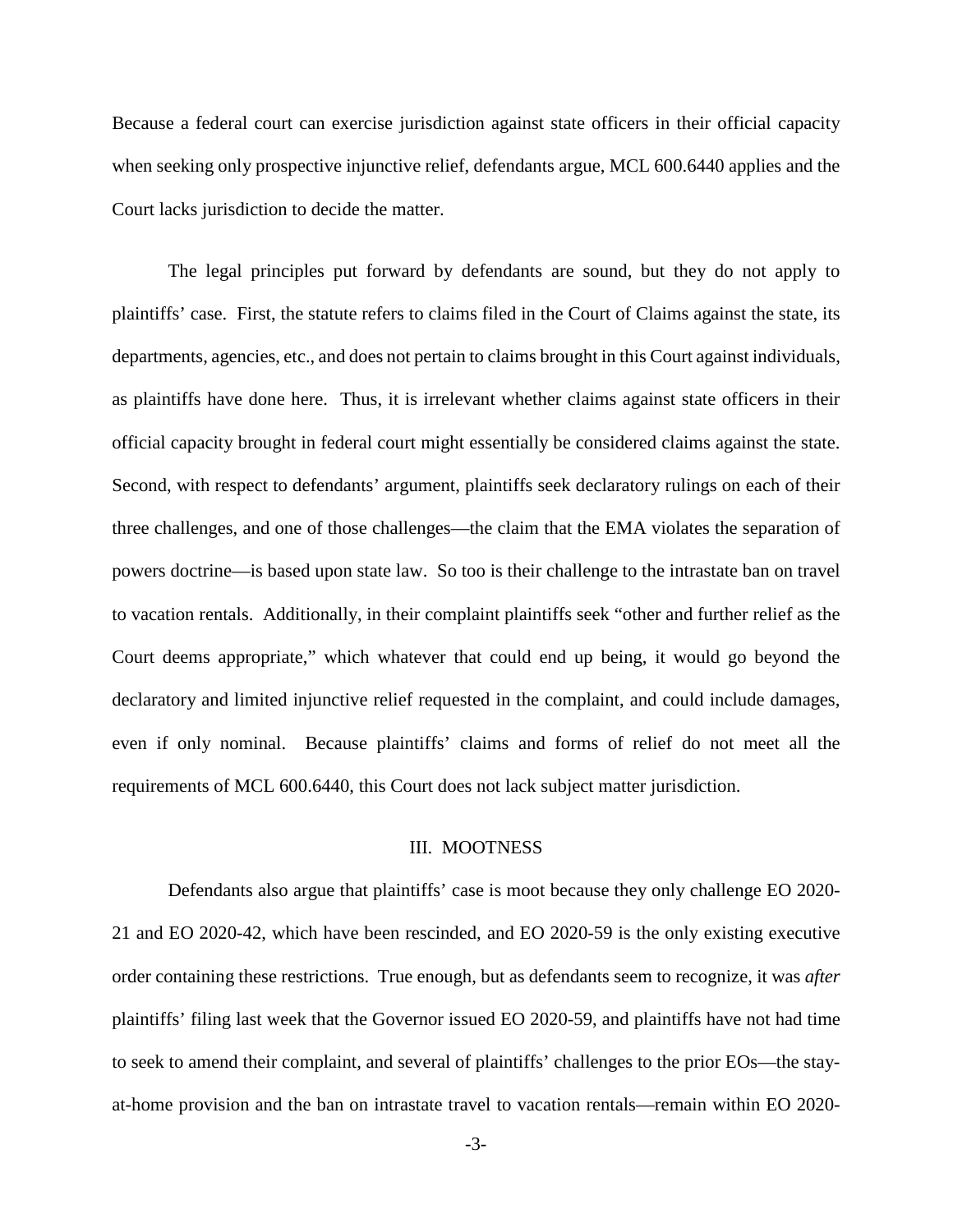59. Those two challenges are therefore not moot, as the Court can still render complete relief against those provisions. See *CD Barnes Assoc, Inc v Star Haven, LLC*, 300 Mich App 389, 406; 834 NW2d 878 (2013). The remainder of the challenges to EOs 2020-21 and 2020-42, as well as to the Department of Natural Resources rule<sup>[4](#page-3-0)</sup>, have been removed by EO 2020-59, and are now moot.

The Court therefore concludes that the only remaining ripe challenges to the executive orders are (1) the stay-at-home provision, (2) the prohibition of traveling to a third-party vacation rental, and (3) the limited public access to certain public land. And, of course, plaintiffs' challenge to the constitutionality of the EMA remains a live controversy.

#### IV. STANDARDS FOR A PRELIMINARY INJUNCTION

"The objective of a preliminary injunction is to maintain the status quo pending a final hearing regarding the parties' rights." *Alliance for the Mentally Ill of Mich v Dep't of Community Health*, 231 Mich App 647, 655–656; 588 NW2d 133 (1998). The status quo has been defined as " 'the last actual, peaceable, noncontested status which preceded the pending controversy.' " *Buck v Thomas Cooley Law School*, 272 Mich App 93, 98 n 4; 725 NW2d 485 (2006), quoting *Psychological Services of Bloomfield, Inc v Blue Cross & Blue Shield of Michigan*, 144 Mich App 182, 185; 375 NW2d 382 (1985). In *Mich AFSCME Council 25 v Woodhaven–Brownstown Sch* 

<span id="page-3-0"></span> <sup>4</sup> Specifically, plaintiffs challenge a Department of Natural Resources rule, implemented in furtherance of EO 2020-42, that "restricts the use of powerboats on public waterways yet allows sailboats and kayaks." Plaintiffs likewise question a DNR rule, also implemented in furtherance of EO 2020-42, that "further restricted access to public lands, parks and trails to residents of 'local communities.' " Much to the pleasure of outdoor enthusiasts, EO 2020-59 seems to have eliminated the restrictions on use of powerboats and use of state parks during certain hours of the day.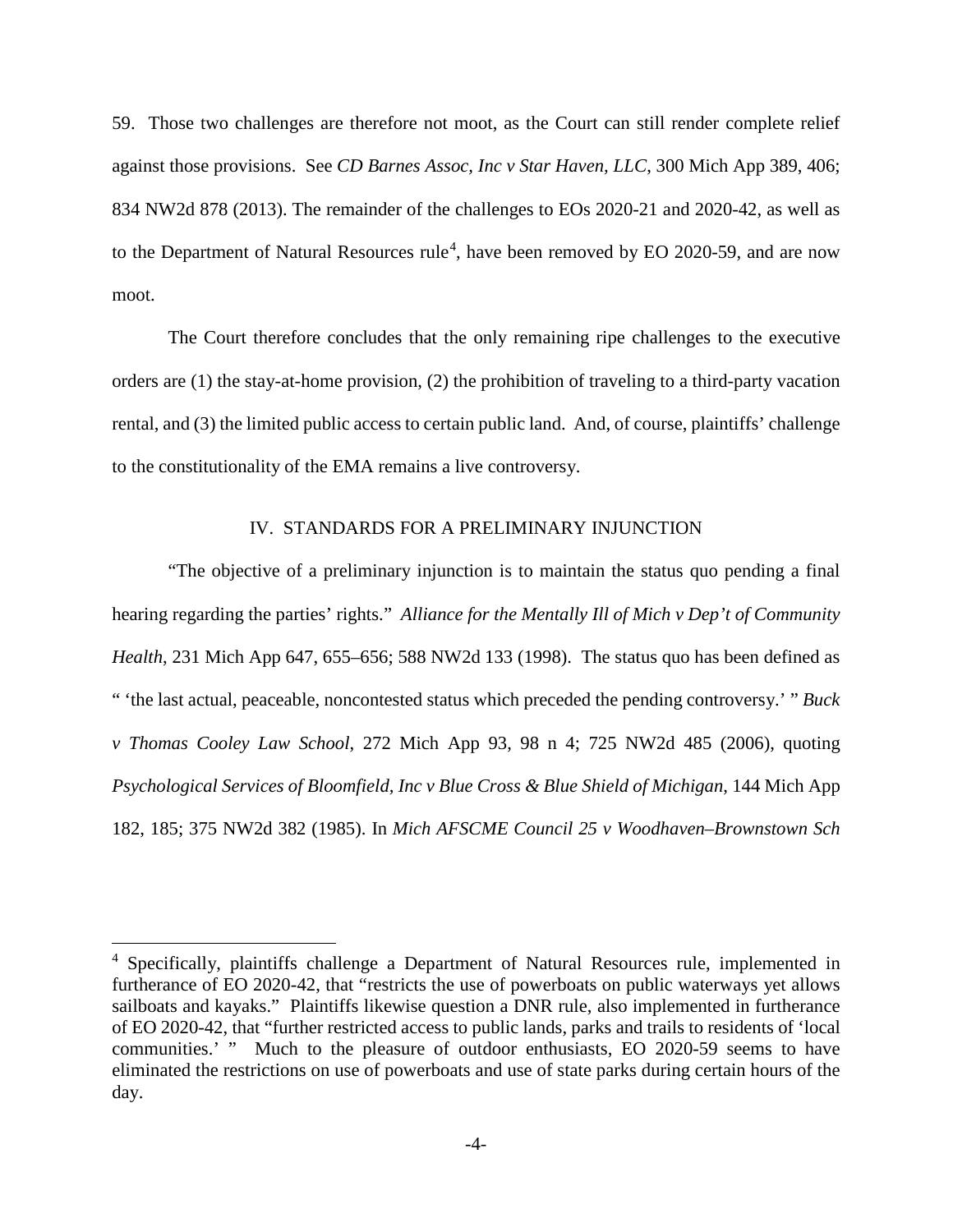*Dist*, 293 Mich App 143, 146; 809 NW2d 444 (2011), the Court of Appeals instructed that, "[w]hen deciding whether to grant an injunction under traditional equitable principles,

a court must consider (1) the likelihood that the party seeking the injunction will prevail on the merits, (2) the danger that the party seeking the injunction will suffer irreparable harm if the injunction is not issued, (3) the risk that the party seeking the injunction would be harmed more by the absence of an injunction than the opposing party would be by the granting of the relief, and (4) the harm to the public interest if the injunction is issued.<sup>[[5](#page-4-0)]</sup>

Not surprisingly, the Court will first turn to the initial consideration, i.e., whether plaintiffs have shown a likelihood of prevailing on the merits. Though plaintiffs do not have to prove they *will* succeed on the merits, they do have to prove that they have a *substantial likelihood* of success on the merits. *Int'l Union v Michigan*, 211 Mich App 20, 25; 535 NW2d 210 (1995).

## V. THE MERITS

### A. BACKGROUND AND FACTS

Michigan residents, like all other Americans, cherish their liberty. We always have, though the liberties and freedoms we seek to protect have changed over time. At and before our founding, our forefathers fought for the inalienable right to own property, freely engage in commerce, represent ourselves through our own elected representatives, worship where and how we wanted, etc. The Declaration of Independence's list of grievances against the King of England prove as much, as do several of the amendments to the United States Constitution, and in particular, the Fifth and Fourteenth Amendments.

<span id="page-4-0"></span> $\frac{1}{5}$ Quoting in part *Alliance for the Mentally Ill*, 231 Mich App at 655–656.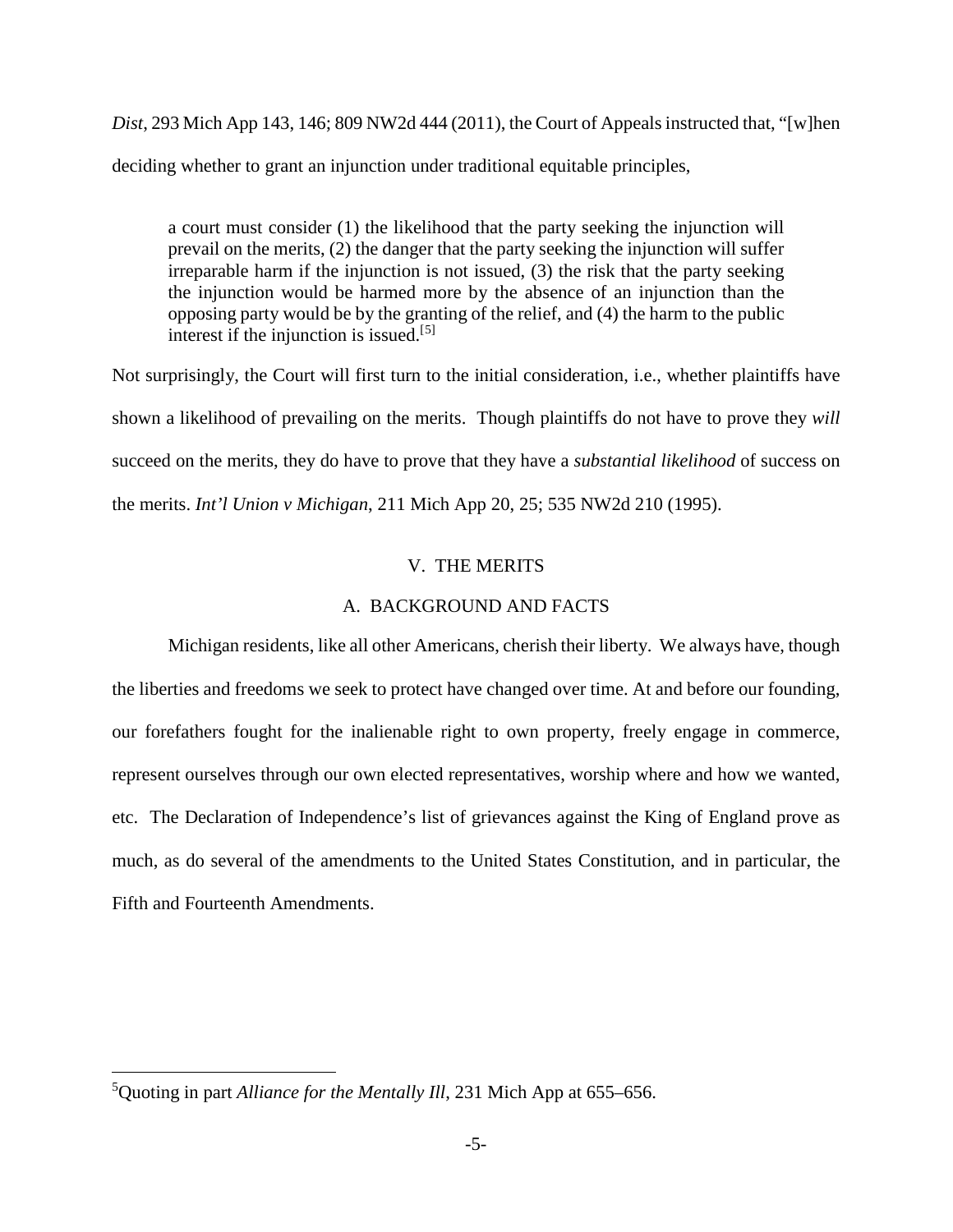Today we have all the freedoms and liberties that the founders fought for, and our branches of government exist in large part to ensure that those rights remain intact. See Declaration,  $\P$  2.<sup>[6](#page-5-0)</sup> The liberty and freedoms at stake in this matter do not in large part involve those rights and liberties the founders fought so hard for; instead, plaintiffs focus on the right to freely move about one's community and state, to do commerce when one pleases, and to travel about the state for vacation purposes. It is the restrictions to those activities within EO 2020-59 that plaintiffs challenge here.

As any reader of this opinion knows, the challenged executive orders were issued to address the public health crisis occasioned by the world-wide spread of the novel coronavirus, which hit our great state in early March. Specifically, on March 10, 2020, was when the first two cases of the virus were diagnosed in our state<sup>[7](#page-5-1)</sup>, while the first death resulting from the virus occurred on March 1[8](#page-5-2), 2020.<sup>8</sup> As a result of the quick spread of the virus within our state borders, and to meet the myriad challenges that immediately arose Governor Whitmer issued numerous executive orders, including EO 2020-21, EO 2020-42 and EO 2020-59. The main element of the executive

<span id="page-5-0"></span> $6$  The Court realizes that the Declaration is a political document, not a legal one, but it is good evidence of the founding political theories and objectives. See *Troxel v Granville,* 530 US 57, 91; 120 S Ct 2054; 147 L Ed 2d 49 (2000)(SCALIA, J., dissenting)("The Declaration of Independence ... is not a legal prescription conferring powers upon the courts[.]"); *Derden v McNeel*, 978 F2d 1453, 1456 n4 (CA 5, 1992)("[G]eneral statements about inalienable rights ... tell us little about the prerogatives of an individual in concrete factual situations."); *Coffey v United States*, 939 F Supp 185, 191 (EDNY, 1996)("While the Declaration of Independence states that all men are endowed certain unalienable rights including 'Life, Liberty and the pursuit of Happiness,' it does not grant rights that may be pursued through the judicial system." (citation omitted)).

<span id="page-5-1"></span><sup>7</sup> Executive Order No, 2020-21; Detroit Free Press, *Coronavirus Timeline* [https://www.freep.com/story/news/local/michigan/2020/03/18/coronavirus-timeline-first-case](https://www.freep.com/story/news/local/michigan/2020/03/18/coronavirus-timeline-first-case-michigan-first-death/5069676002/)[michigan-first-death/5069676002/](https://www.freep.com/story/news/local/michigan/2020/03/18/coronavirus-timeline-first-case-michigan-first-death/5069676002/) (accessed April 28, 2020). This article contains a compilation of information from the state Department of Health and Human Services.

<span id="page-5-2"></span><sup>8</sup> Detroit Free Press, *First Michigan Death Due to Coronavirus is Southgate Man in his 50s* [https://www.freep.com/story/news/local/michigan/wayne/2020/03/18/coronavirus-deaths](https://www.freep.com/story/news/local/michigan/wayne/2020/03/18/coronavirus-deaths-michigan/5054788002/)[michigan/5054788002/](https://www.freep.com/story/news/local/michigan/wayne/2020/03/18/coronavirus-deaths-michigan/5054788002/) (accessed April 28, 2020).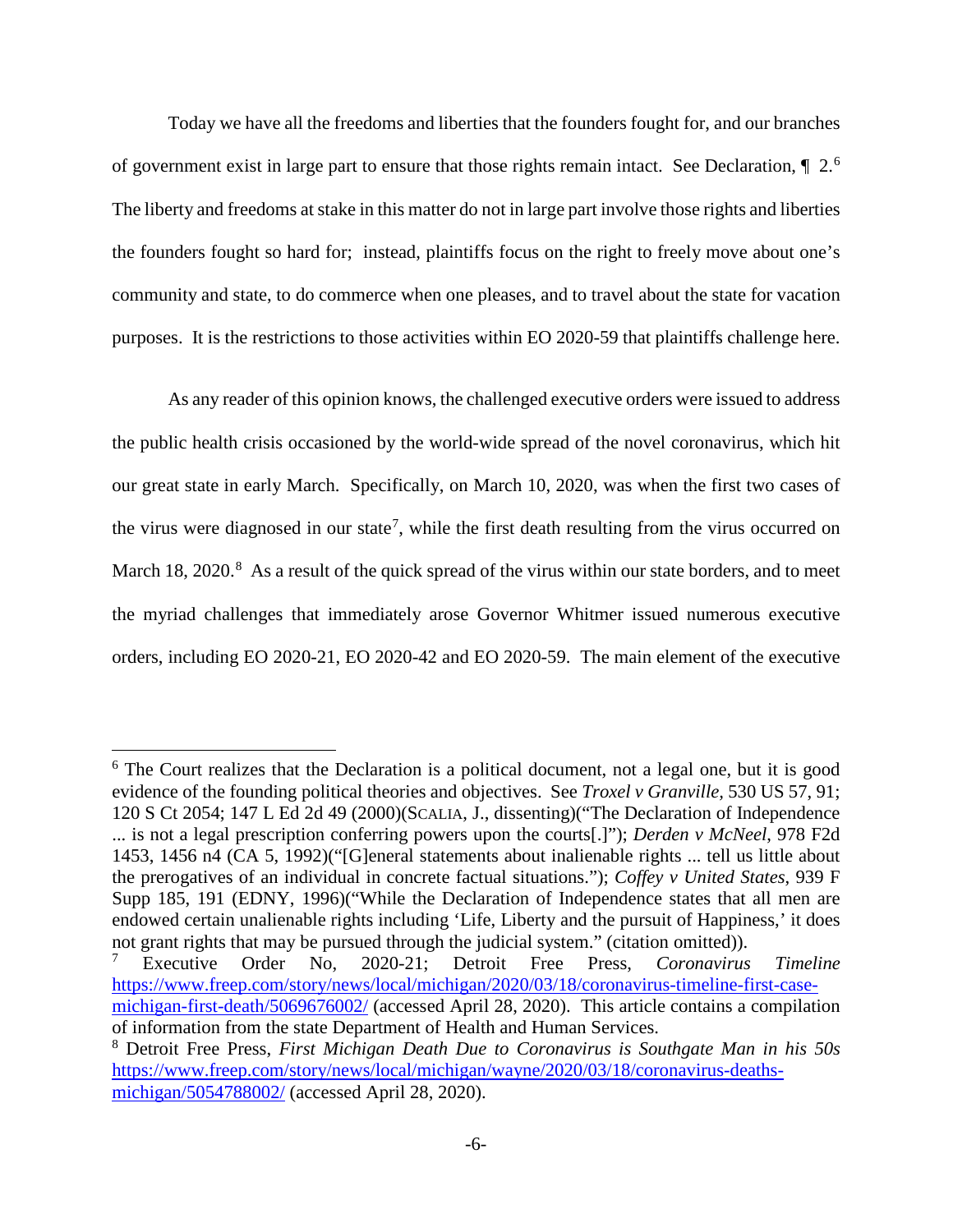orders is the requirement that most residents remain in their home unless engaging in certain essential activities, or certain limited outdoor activities. The result of the order, from an economic standpoint, was thousands of Michigan residents being unable to work unless they could do so remotely, the closing of all restaurants, bars, and other small and large businesses.<sup>[9](#page-6-0)</sup>

At the time the first stay-at-home order was issued on March 23, 2020—only 13 days since the first confirmed case in this state—there were already 1,328 confirmed cases and 15 deaths.<sup>[10](#page-6-1)</sup> Today, just over one month later, Michigan has over 36,000 confirmed cases of the virus and over 3,000 related deaths.

#### B. THE MERITS

In their complaint, plaintiffs do not challenge the Governor's authority to issue the executive orders on this subject-matter. Instead, plaintiffs challenge the scope of the order through separate claims based on procedural due process and substantive due process. Although these claims entail different considerations and standards, see *In re Forfeiture of 2000 GMC Denali and Contents*, 316 Mich App 562, 573-574; 892 NW2d 388 (2016), the Court will address the claims together since, under these circumstances, each protected right is subject to the same overriding principle. In other words, the constitutional right asserted does not make a difference when considering this issue, because both are subject to a balancing with the state's interest to protect the public health. This holds true because, and perhaps contrary to common knowledge, most, if not all, individual constitutional rights are not absolute and are subject to a balancing with the

<span id="page-6-0"></span><sup>-&</sup>lt;br>9  $9\text{ }$  Michigan was not alone in this regard. The Court takes notice that the worldwide economy has come to a virtual standstill as a result of state and national actions taken to control the virus.

<span id="page-6-1"></span><sup>10</sup> Detroit Free Press, *Michigan Coronavirus Cases, Tracking the Pandemic*, [https://www.freep.com/in-depth/news/nation/coronavirus/2020/04/11/michigan-coronavirus](https://www.freep.com/in-depth/news/nation/coronavirus/2020/04/11/michigan-coronavirus-cases-tracking-covid-19-pandemic/5121186002/)[cases-tracking-covid-19-pandemic/5121186002/](https://www.freep.com/in-depth/news/nation/coronavirus/2020/04/11/michigan-coronavirus-cases-tracking-covid-19-pandemic/5121186002/) (accessed April 28, 2020).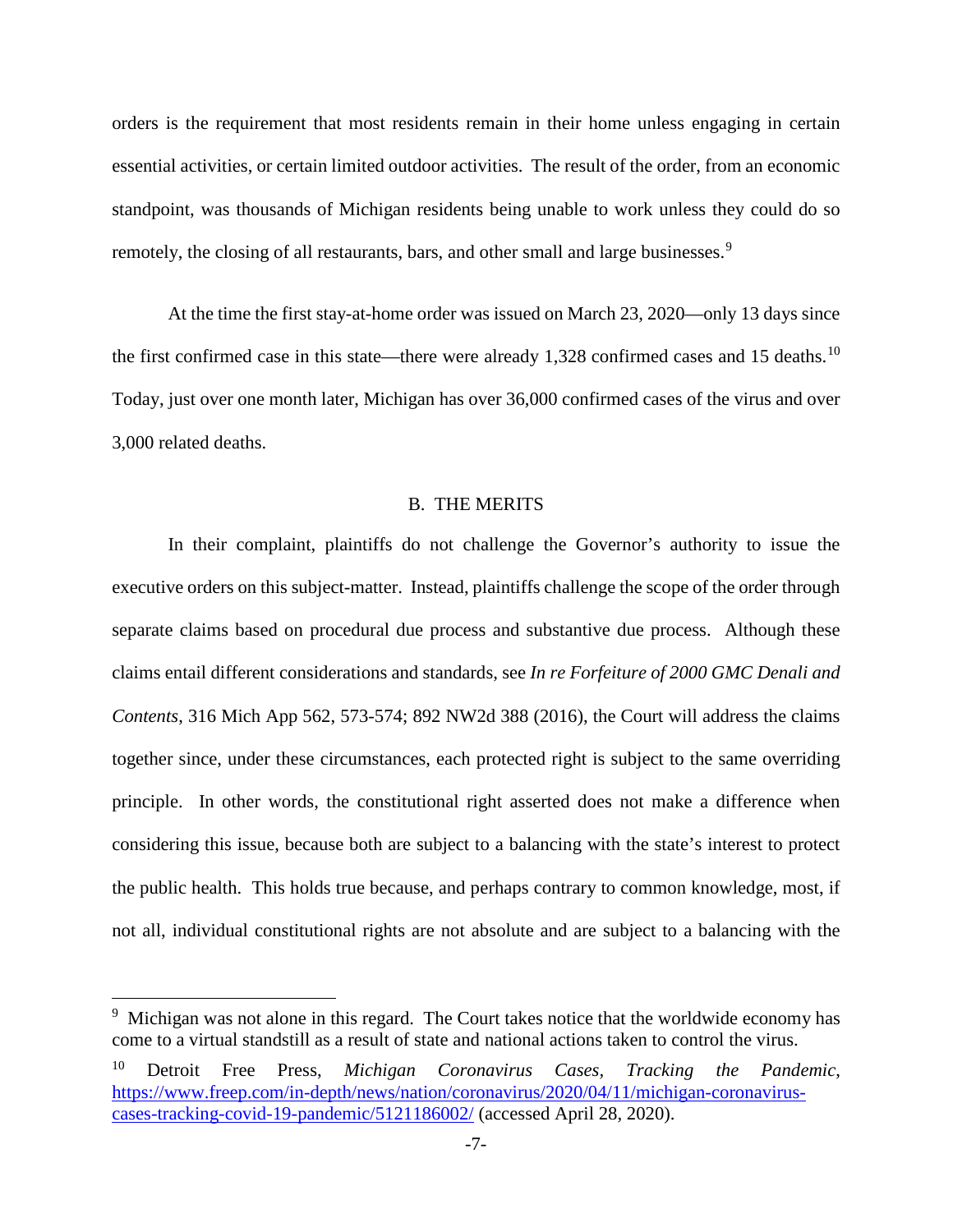countervailing state interest. See *New Rider v Board of Ed of Independent School Dist No 1*, 480 F2d 693, 696 (CA 10, 1973) ("Constitutional rights, including First Amendment rights, are not absolutes.") and *In re Abbott*, 954 F3d 772, 784 (CA 5, 2020) (Recognizing, when addressing Texas emergency rules during the coronavirus pandemic, that individual rights secured by the Constitution could be reasonably restricted during a health crisis).

As can be seen, then, there are two competing constitutional principles at play. First, as plaintiffs note in their verified complaint, in *Ex Parte Milligan*, 71 US 2, 120-121; 18 L Ed 281 (1866), the United States Supreme Court recognized—in a case that arose during the height of the Civil War—that our rights enshrined in the Constitution do not become less important or enforceable because of exigent circumstances:

The Constitution of the United States is a law for rulers and people, equally in war and in peace, and covers with the shield of its protection all classes of men, at all times, and under all circumstances. No doctrine, involving more pernicious consequences, was ever invented by the wit of man than that any of its provisions can be suspended during any of the great exigencies of government. Such a doctrine leads directly to anarchy or despotism, but the theory of necessity on which it is based is false; for the government, within the Constitution, has all the powers granted to it, which are necessary to preserve its existence; as has been happily proved by the result of the great effort to throw off its just authority.

Though our individual constitutional rights cannot be suspended or eliminated, they are, as noted,

subject to reasonable regulation by the state. And, when it comes to the power of the state to act

in the best interests of the public health when faced with a serious contagious disease, which is the

state interest acted upon by the Governor,

"[w]e are plowing no virgin field in considering the questions here involved. Numerous decisions, both federal and state, have considered the questions now before us. They are not all in accord and in some instances are not reconcilable. There is, however, a very marked trend in them in one direction, that which upholds the right of the state, in the exercise of its police power and in the interest of the public health, to enact such laws, such rules and regulations, as will prevent the spread of this dread disease." [*People ex rel Hill v Lansing Bd of Ed*, 224 Mich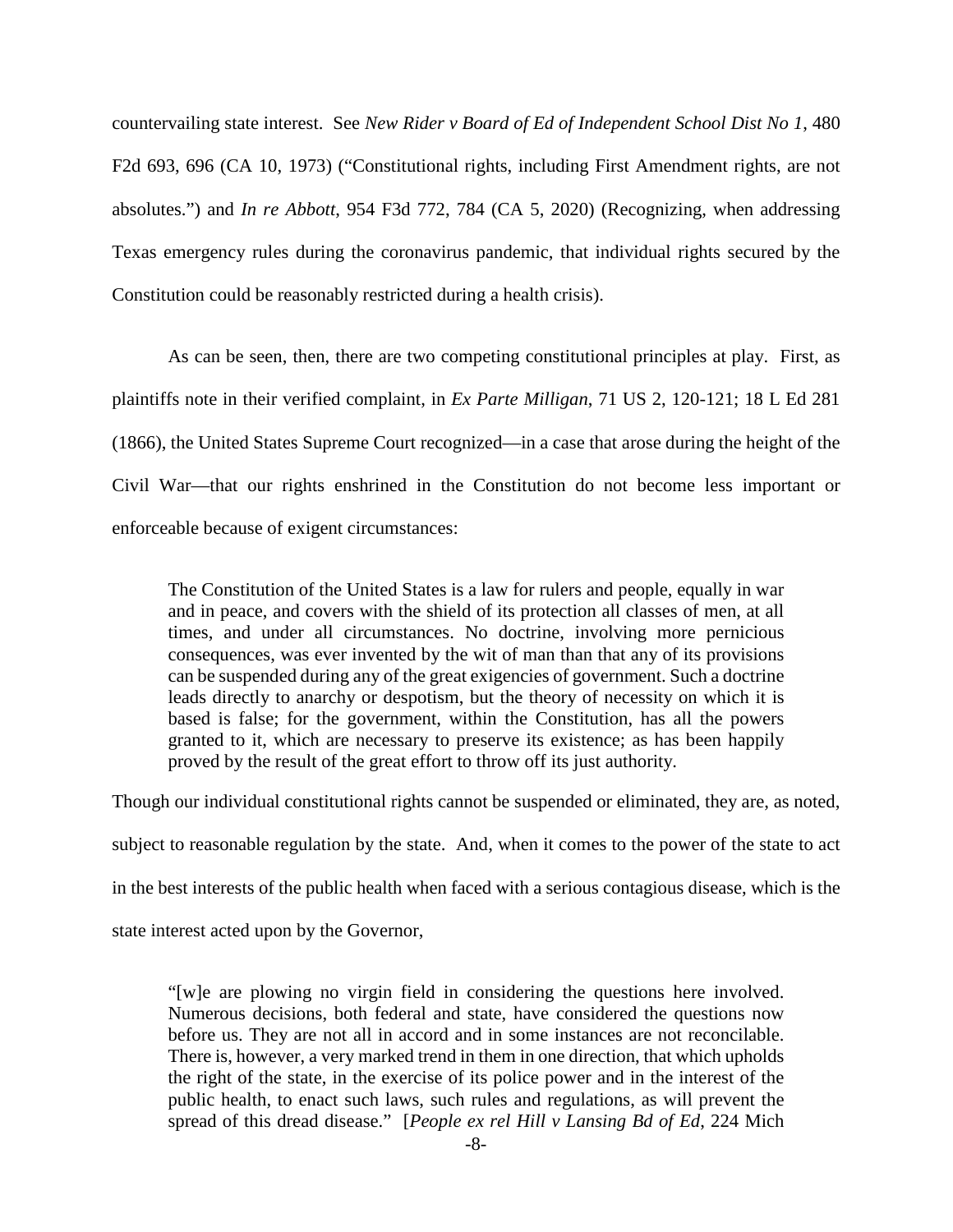388, 390; 195 NW 95 (1923). See, also, *Jacobsen v Commonwealth of Mass*, 197 US 11, 25-26; 25 S Ct 358; 49 L Ed 643 (1905) (upholding state's power to require vaccination over plaintiff's Fourteenth Amendment liberty interest to not be told what to do), and *In re Abbott*, 954 F3d at 784-785.]

As noted earlier, plaintiffs' due process claims set out in Counts I and III are challenges to the quarantine<sup>[11](#page-8-0)</sup> requirement and (as amended by the changes contained in EO 2020-59), the prohibition on intrastate travel to a vacation rental. Plaintiffs' specific assertion is that, although the state may have the ability to quarantine those who are infected with the virus, the state cannot quarantine everyone without some showing that the individual(s) are infected. Because EO 2020- 59 does so, the executive order violates their right to procedural due process. The same holds true, they argue, for the prohibition of intrastate travel to a third parties' vacation home.<sup>[12](#page-8-1)</sup>

In addressing this argument, it is imperative to recognize the limited question the Court is empowered to decide. Except in limited circumstances mentioned later, it is not for the courts to pass on the wisdom of state action that is granted to it by the general police power or by statute. Certainly the state cannot simply ignore the individual rights enshrined in our federal (or state) constitution in the name of a public health threat. Judicial review of state actions is therefore (and quite obviously) appropriate and necessary. But the *depth* of that review is limited, and does not include delving deep into the pros and cons of what is the better plan of action between two reasonable alternatives. This point was well-made by three concurring Justices in *Rock v Carney*,

<span id="page-8-0"></span><sup>&</sup>lt;sup>11</sup> Plaintiffs characterize the "stay-at-home" provision as a quarantine, which defendants quarrel with, but quarantine is defined as "a restraint upon the activities or communications of persons ... designed to prevent the spread of disease or pests." Merriam-Webster's Collegiate Dictionary  $(11<sup>th</sup> Ed).$ 

<span id="page-8-1"></span> $12$  Plaintiffs have not asserted that they own a second home in Michigan or that they had rented a third parties' vacation home for use during a time in which any executive order remained in place.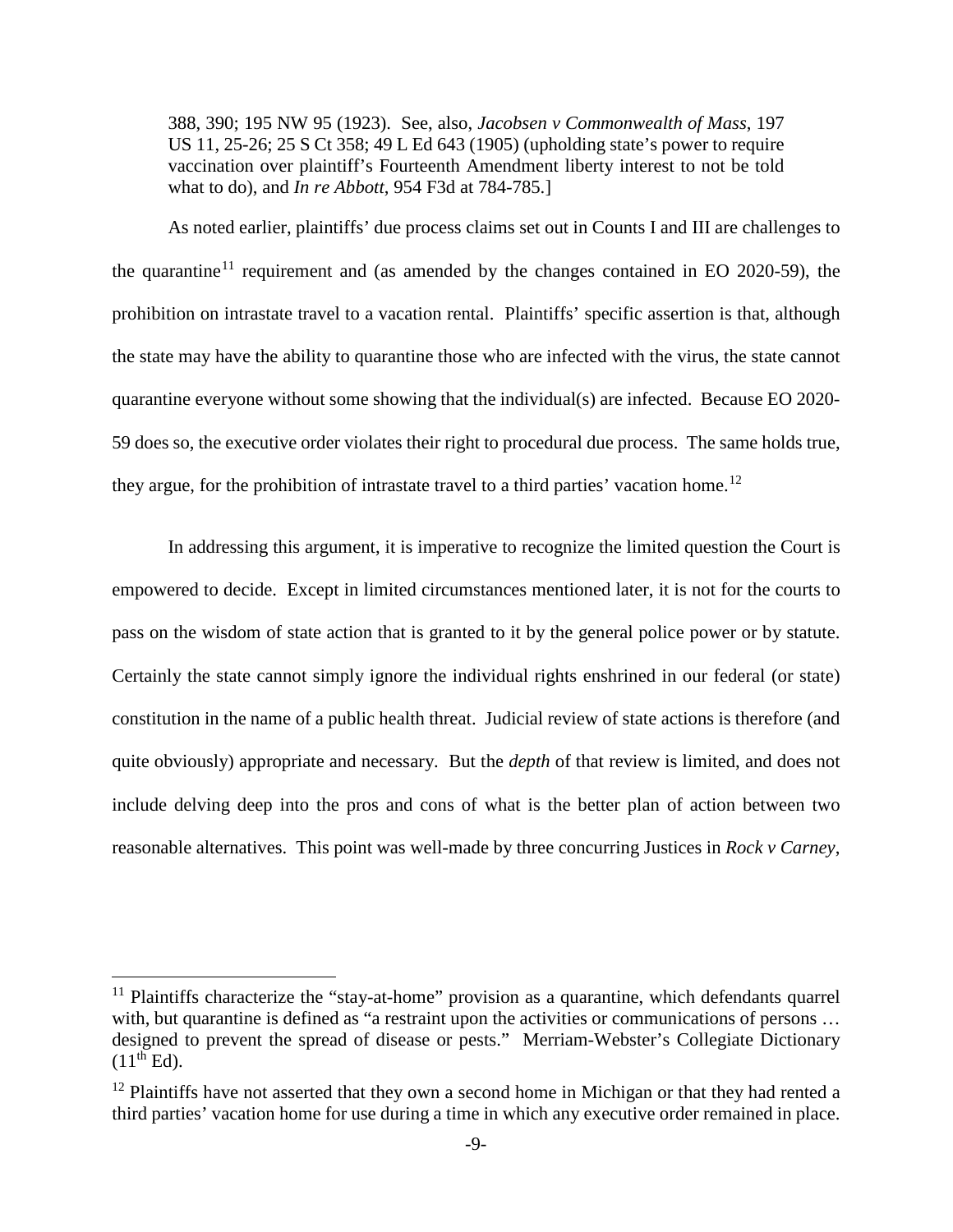216 Mich 280, 283; 185 NW 798 (1921), a case involving the state's response to the spread of venereal diseases during World War I:

The questions involved in this litigation are of supreme importance, not only to the individuals composing this commonwealth, but also to the numerous boards of health and to the state itself. We approach their consideration with a due regard of their importance. Neither a desire to sustain the state, nor a supersensitiveness prompted by the delicacy of the examination here involved, should in any way enter into or control our decision. Policies adopted by the legislative and executive branches of the state government are not submitted to this branch for approval as to their wisdom. They stand or fall in this court because valid or invalid under the law, and their wisdom or want of wisdom in no way rests with us. If valid, they must be upheld by this court; if invalid, they must be so declared by this court. If these defendants have transcended their power, they must be held liable, and they may not be excused from liability by the fact that their motives were of the highest. If they had not transcended their power, they are not liable, and supersensitiveness or preconceived notions of proprieties, no matter of how long standing, do not render them liable. The case must be determined by the application of cold rules of law.

Thus, whether and to what extent this Court agrees with policy implemented in the executive orders is of no moment or consideration. Instead, the Court must dutifully apply the "cold rules of law" to determine the validity of the challenged provisions of the executive order.

Binding authority from the United States Supreme Court and the Michigan Supreme Court compels this Court to conclude that plaintiffs do not have a substantial likelihood of success on the merits. This is not because the rights asserted by plaintiffs are not fundamental—being forced (with some important exceptions) by the state to remain in one's home, in turn causing many residents to be unable to work, visit elderly relatives, and to generally move about the state. But those liberty interests are, and always have been, subject to society's interests—society being our fellow residents. They—our fellow residents—have an interest to remain unharmed by a highly communicable and deadly virus, and since the state entered the Union in 1837, it has had the broad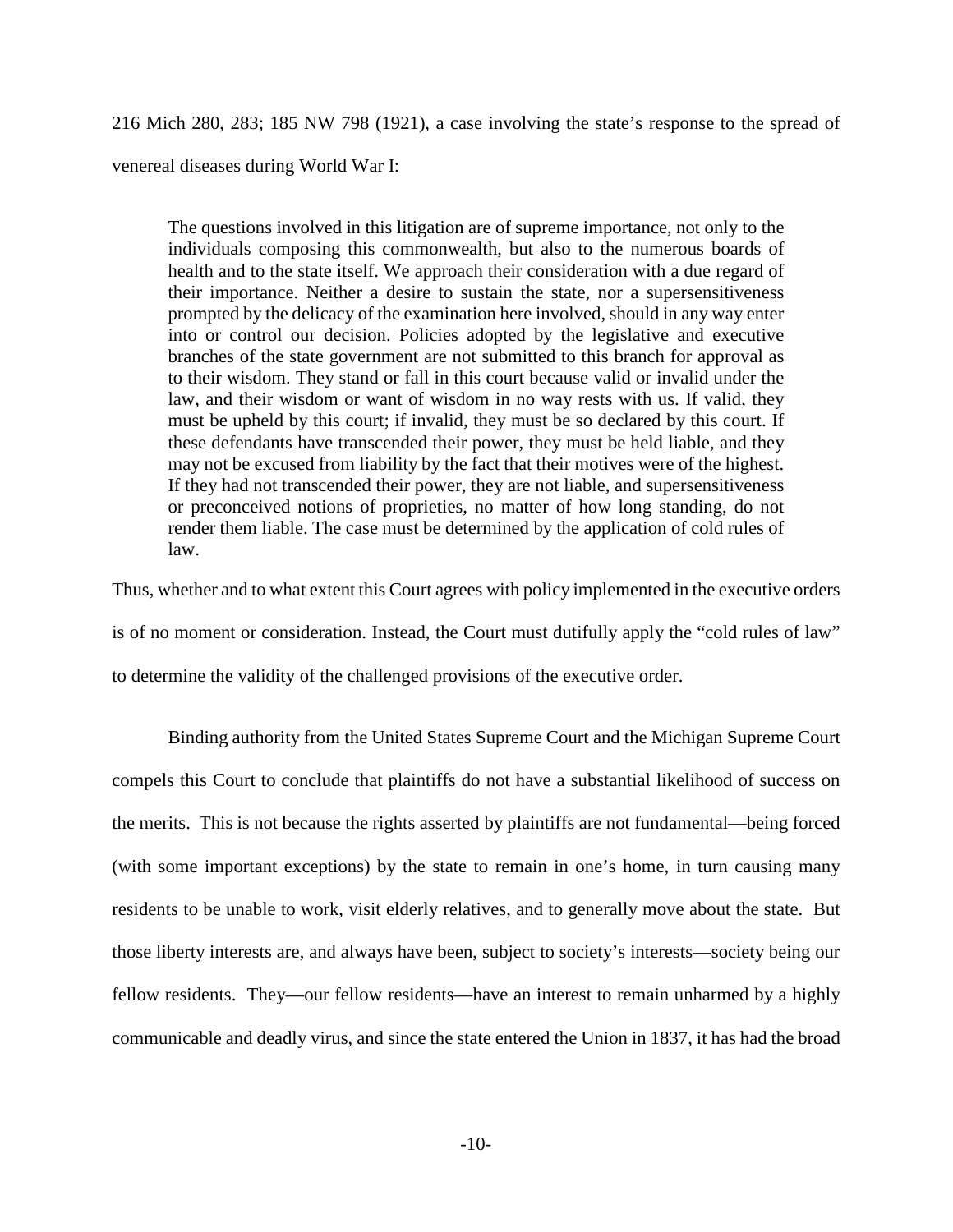power to act for the public health of the entire state when faced with a public crisis. As the

*Jacobsen* Court so aptly held:

The defendant insists that his liberty is invaded when the state subjects him to fine or imprisonment for neglecting or refusing to submit to vaccination; that a compulsory vaccination law is unreasonable, arbitrary, and oppressive, and, therefore, hostile to the inherent right of every freeman to care for his own body and health in such way as to him seems best; and that the execution of such a law against one who objects to vaccination, no matter for what reason, is nothing short of an assault upon his person*. But the liberty secured by the Constitution of the United States to every person within its jurisdiction does not import an absolute right in each person to be, at all times and in all circumstances, wholly freed from restraint. There are manifold restraints to which every person is necessarily subject for the common good. On any other basis organized society could not exist with safety to its members. Society based on the rule that each one is a law unto himself*  would soon be confronted with disorder and anarchy. Real liberty for all could not *exist under the operation of a principle which recognizes the right of each individual person to use his own, whether in respect of his person or his property, regardless of the injury that may be done to others.* This court has more than once recognized it as a fundamental principle that 'persons and property are subjected to all kinds of restraints and burdens in order to secure the general comfort, health, and prosperity of the state; of the perfect right of the legislature to do which no question ever was, or upon acknowledged general principles ever can be, made, so far as natural persons are concerned.' In *Crowley v Christensen*, 137 US 86, 89; 34 L Ed 620, 621; 11 S Ct 13 (we said: 'The possession and enjoyment of all rights are subject to such reasonable conditions as may be deemed by the governing authority of the country essential to the safety, health, peace, good order, and morals of the community. Even liberty itself, the greatest of all rights, is not unrestricted license to act according to one's own will. It is only freedom from restraint under conditions essential to the equal enjoyment of the same right by others. It is, then, liberty regulated by law.' [*Jacobson*, 197 US at 26; citations omitted in part; emphasis supplied.]

The role courts play under *Jacobson* and *Lansing Bd of Ed* is not to "second-guess the state's policy choices in crafting emergency public health measures," *In re Abbott*, 954 F3d at 784, but is instead to determine whether the state regulation has a "real or substantial relation to the public health crisis and are not 'beyond all question, a plain, palpable invasion of rights secured by the fundamental law.' " *Id*., quoting in part *Jacobson,* 197 US at 31. Part of this review includes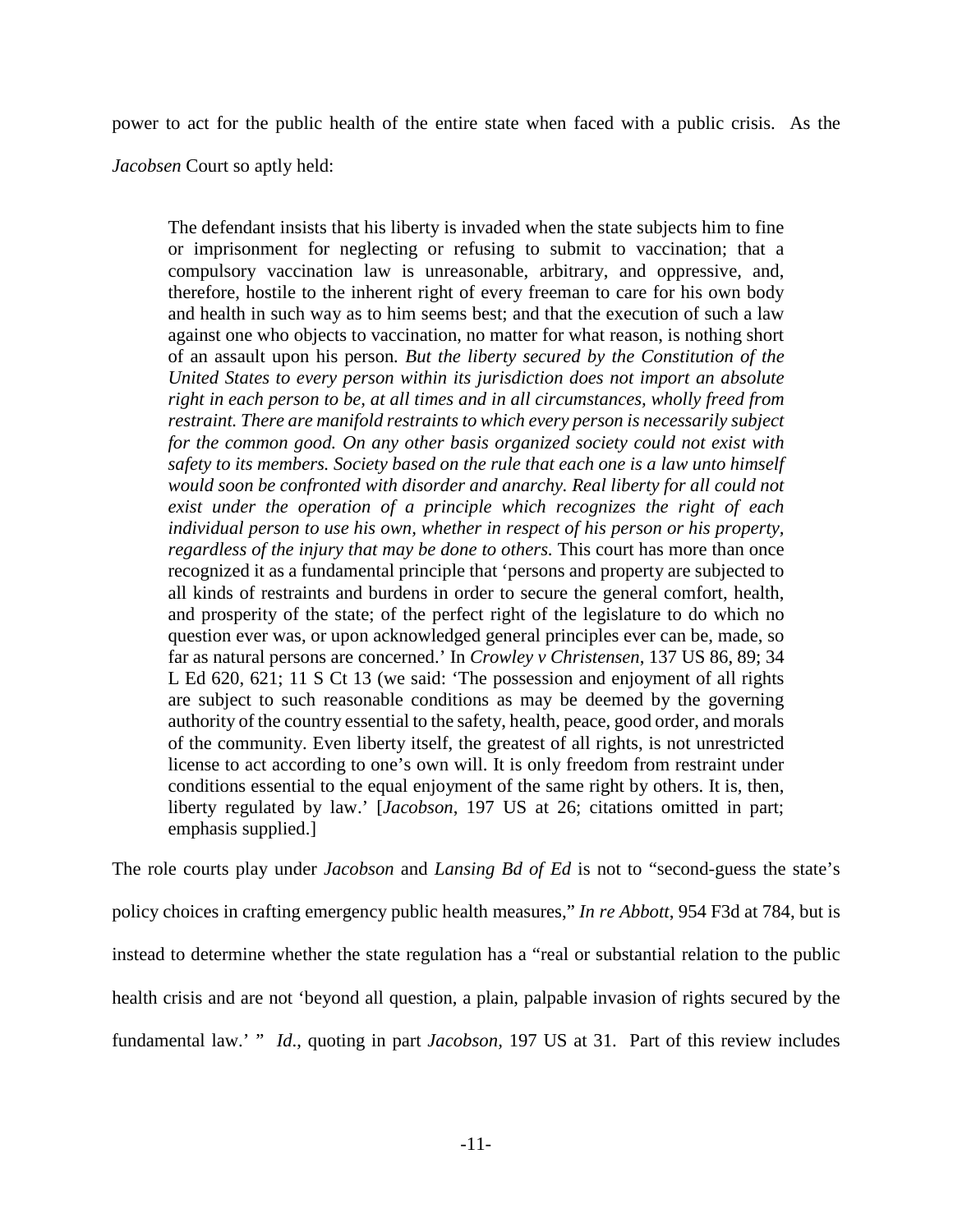looking to whether any exceptions apply for emergent situations, the duration of any rule, and whether the measures are pretextual. *Id.* at 785.<sup>[13](#page-11-0)</sup>

Turning to plaintiffs' specific challenges, the stay-at-home provision, the most restrictive portion of the executive order, was first implemented by the Governor on March 23, 2020, thirteen days after the first case of COVID-19 was diagnosed in the state. Though there were at that point approximately 1,328 cases in the state and 15 reported deaths, Governor Witmer was not acting on a blank slate. Instead, it was common knowledge that the virus had already rapidly spread throughout the state of Washington, was prevalent in several other states, and was devastating parts of Italy, China, and other countries. Indeed, the speed at which the virus spread was well known at the time the stay-at-home provision was implemented. It is true that this measure is a severe one, and greatly restricts each of our liberties to move about as we see fit, as we do in normal times. But the governor determined that severe measures were necessary, and had to be quickly implemented to prevent the uncontrolled spreading of the virus. As noted, Michigan was not alone in this regard:

To be sure, [the order] is a drastic measure, but that aligns it with the numerous drastic measures Petitioners and other states have been forced to take in response to the coronavirus pandemic. Faced with exponential growth of COVID-19 cases, states have closed schools, sealed off nursing homes, banned social gatherings, quarantined travelers, prohibited churches from holding public worship services, and locked down entire cities. These measures would be constitutionally intolerable in ordinary times, but are recognized as appropriate and even necessary responses to the present crisis. [*In re Abbott*, 954 F3d at 787.]

<span id="page-11-0"></span> <sup>13</sup> Plaintiffs' correctly note that *Jacobson* did not involve a state-wide requirement to stay at home, and instead addressed an involuntary vaccination program. But most cases have different facts, and it is the legal principle set forth in the decision that guides future courts. Thus, despite some factual differences, the Court relies (as did the *In re Abbott* court) upon *Jacobson* as it is the most relevant decision on this issue from the Supreme Court.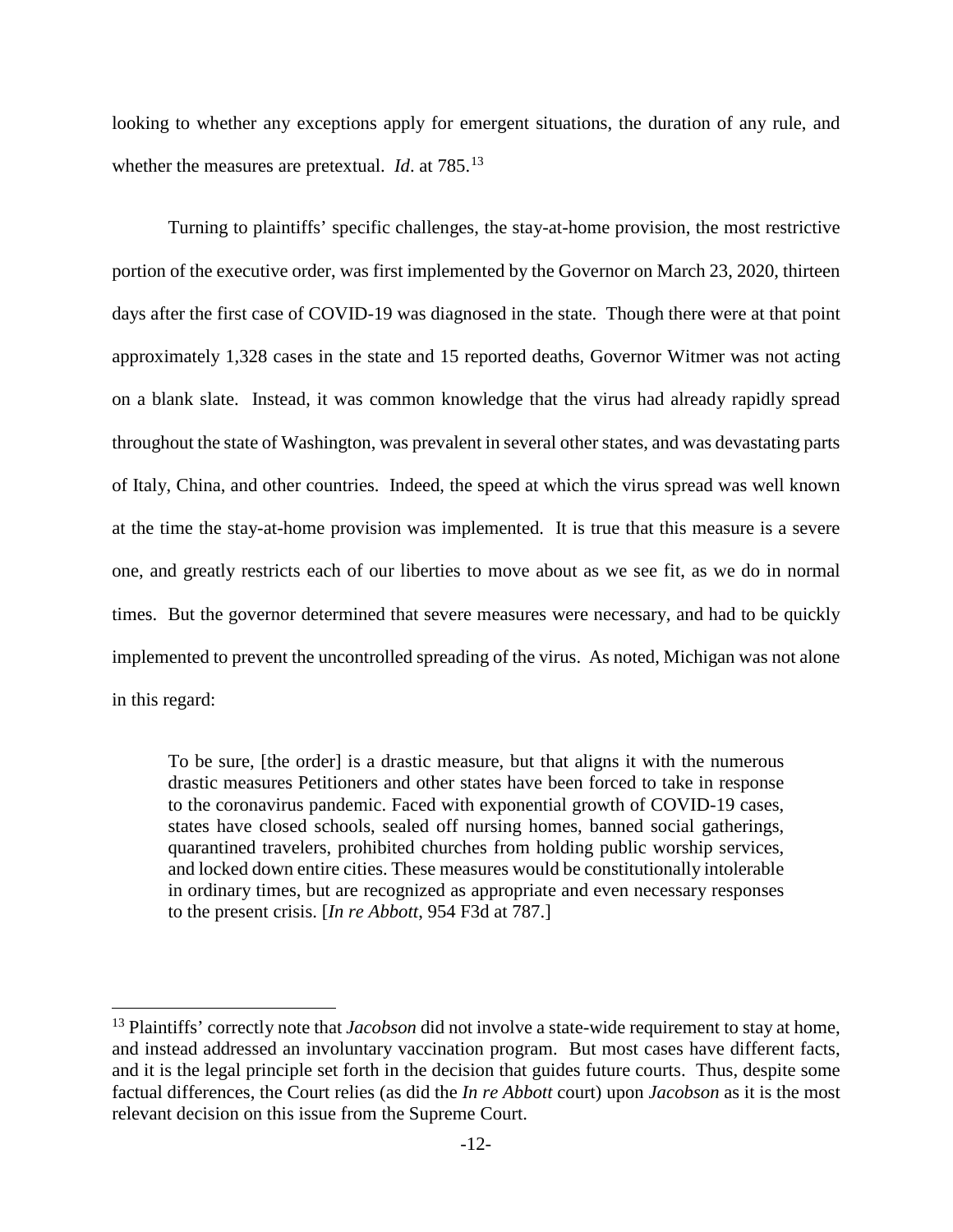Plaintiffs suggest that the better—and more constitutionally sound decision—would have been to quarantine only those who have the virus. It may have been a better option to some, as doing so may have had a less severe impact on the movement of the Michigan population, and may have reduced unemployment. Or, as plaintiffs argue, a more narrowly tailored order by region may have been more reasonable for the entire state. But some of that is simply hindsight, and to accept it would be to impermissibly delve too deep into the choices made. Additionally, the Governor's concerns were not limited to what was most convenient or palatable at the time, as she also had to protect, to the extent possible, the health and safety of all Michigan residents and to not overburden the health care system. The introduction to EO 2020-59 outlines some of the other serious considerations that went into issuing the stringent order:

To suppress the spread of COVID-19, to prevent the state's health care system from being overwhelmed, to allow time for the production of critical test kits, ventilators, and personal protective equipment, to establish the public health infrastructure necessary to contain the spread of infection, and to avoid needless deaths, it is reasonable and necessary to direct residents to remain at home or in their place of residence to the maximum extent feasible.

And, contrary to plaintiffs' arguments, the Supreme Court has upheld, against a constitutional challenge, a state's quarantine of individuals even when they are *not* infected with the disease being controlled. See *Compagnie Francaise de Navigation a Vapeur v Louisiana*, 186 US 380, 393; 22 S Ct 811; 46 L Ed 1209 (1902).

As noted, the Court's role is not to pick which alternative may be more reasonable, more preferential, or more narrowly tailored, as the latter is in deciding some constitutional cases. Monday morning quarterbacking is the role of sports fans, not courts reviewing the factual basis supporting executive action to protect the public health. Instead, it is the role of the executive and legislative branches to determine what *steps* are necessary when faced with a public health crisis.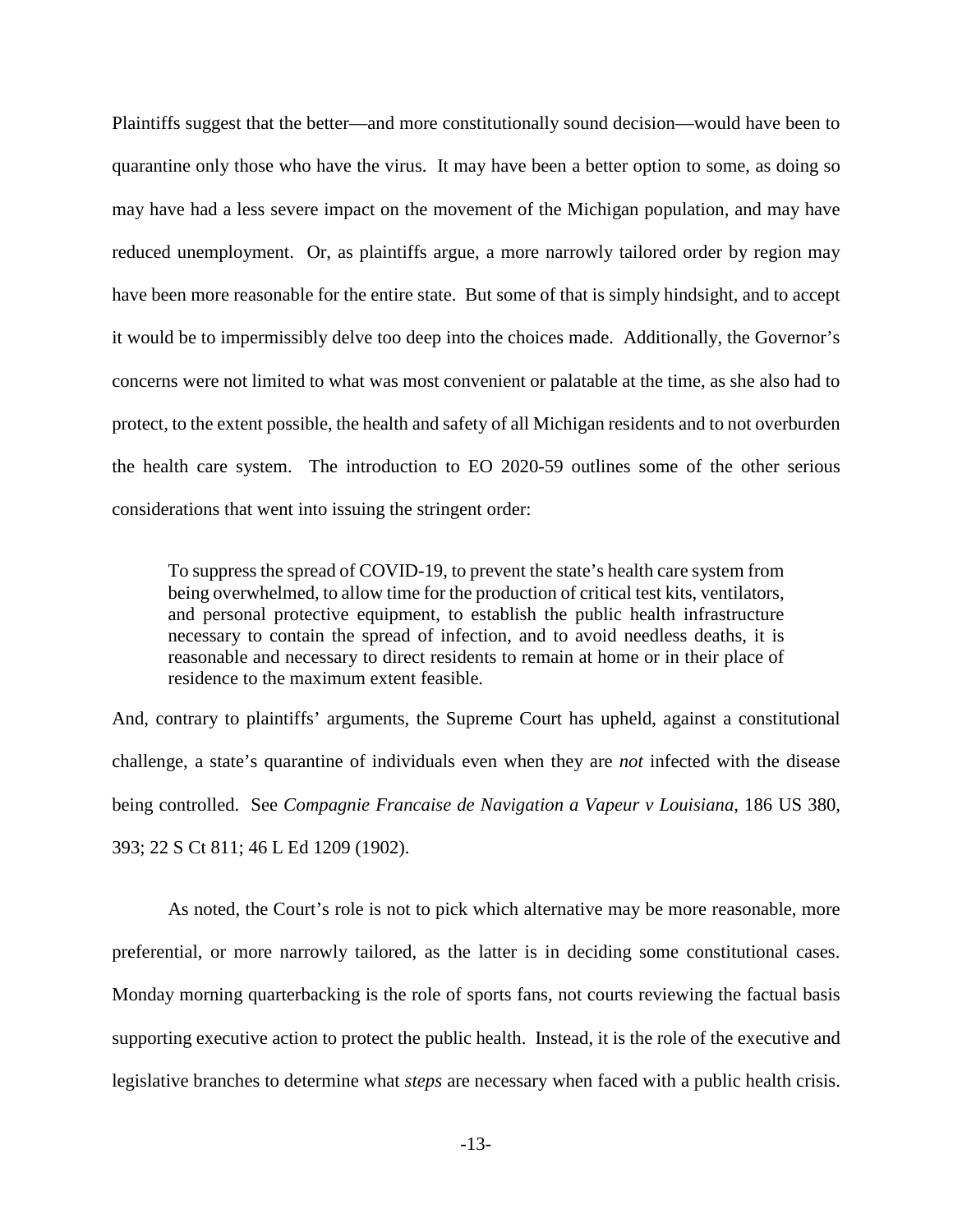*In re Abbott*, 954 F3d at 792 ("Such authority [to determine what measures are best to take] properly belongs to the legislative and executive branches of the governing authority"); *Rock*, 216 Mich at 296; *Lansing Bd of Ed*, 224 Mich at 397.<sup>14</sup> Under federalism principles, it is the States that retained the police power, and that power—though not unlimited—is quite broad. See *Nat'l Federation of Independent Business v Sebelius*, 567 US 519, 536; 132 S Ct 2566; 183 L Ed 2d 450 (2012) ("The States thus can and do perform many of the vital functions of modern government punishing street crime, running public schools, and zoning property for development, to name but a few—even though the Constitution's text does not authorize any government to do so. Our cases refer to this general power of governing, possessed by the States but not by the Federal Government, as the "police power") and *Blue Cross & Blue Shield of Mich v Governor*, 422 Mich 1, 73; 367 NW2d 1 (1985) (discussing the scope of the police power and how that power extends to enacting regulations to promote public health, safety, and welfare, and providing that regulations "passed pursuant to the police power carry with them a strong presumption of constitutionality.").

What the Court must do—and can only do—is determine whether the Governor's orders are consistent with the law. *Rock*, 216 Mich at 283. Under the applicable standards, they are. The undisputed facts known at the time the first stay-at-home order was made, and the undisputed facts known today, compel the conclusion that the order had a real and substantial relation to the public health crisis. The challenged measures relate to limiting human interaction which helps control the spread of a virus considered to be extremely communicable. To make it voluntary, or more limited in scope, were perhaps other avenues to pursue, but even accepting that proposition does

<span id="page-13-0"></span><sup>&</sup>lt;sup>14</sup> As will be discussed shortly, the Legislature has also spoken on the issue of how to address emergent situations. MCL 10.21; MCL 30.401 *et seq*. Additionally, the Court takes notice that the Legislature recently established an oversight committee to review the measures implemented through the Governor's various executive orders.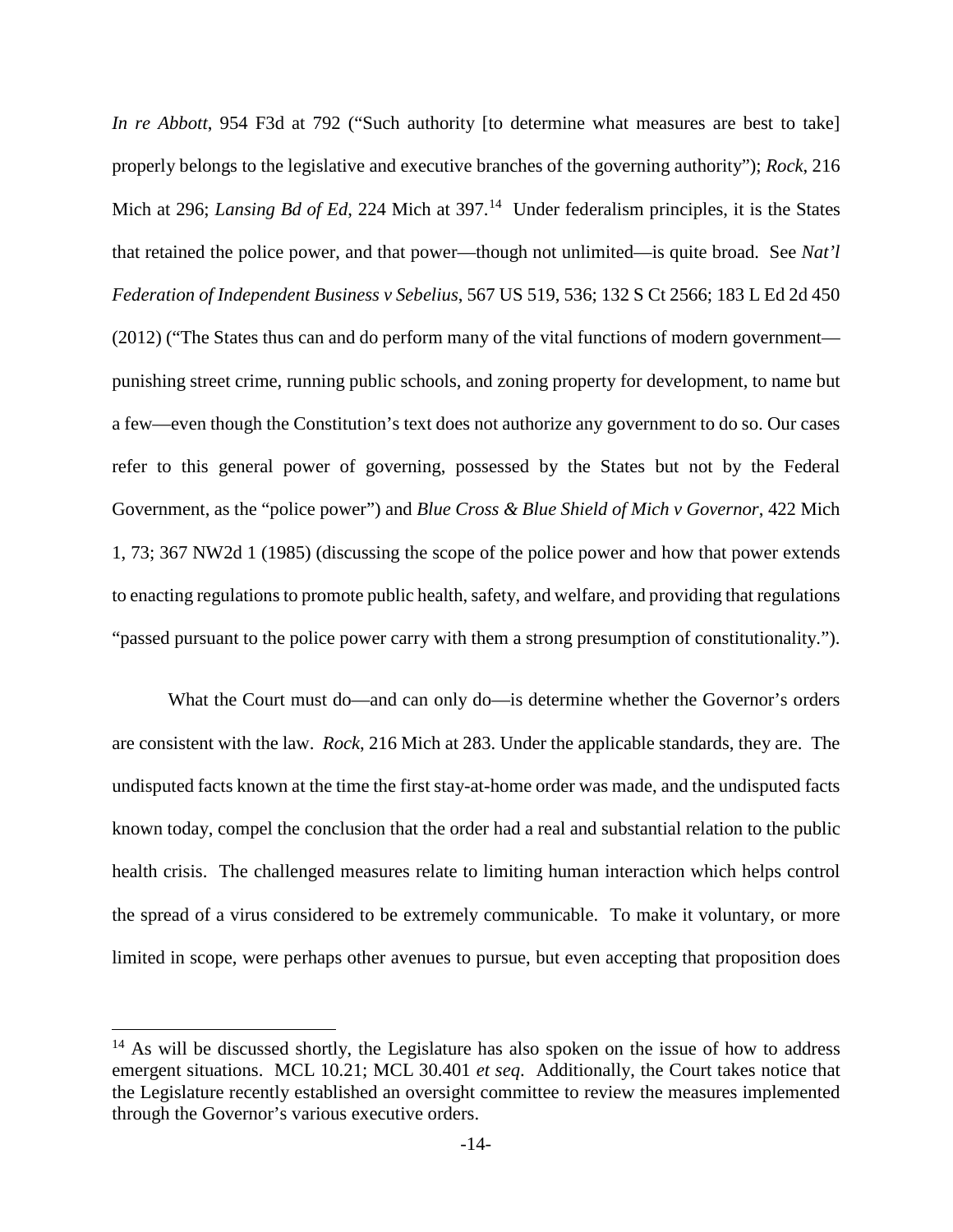not make what the Governor reasonably chose to do invalid. Instead, the Governor's determination as to the speed and ease with which the virus spreads, and the potential impact that spread would have on the health care system, and the threat it had to the lives of thousands of Michigan residents in a short period of time, allows for the conclusion that the two challenged provisions had a real and substantial relation to the public health crisis. *Jacobson*, 197 US at 31. There is nothing presented to the Court to draw any other legal conclusion.[15](#page-14-0) 

Nor is there any evidence (or even a suggestion) that the stay-at-home provision was a pretext to accomplish some other objective. Additionally, the record is clear that these measures are temporary, and limited in time to address the speed at which the virus spreads, the status of the available health care system, and the need to get Michigan residents back to enjoying their liberties. Indeed, since this lawsuit was filed last week, the Governor issued EO 2020-59, easing some of the very restrictions challenged by plaintiffs, and has indicated more lifting of restrictions are imminent. Plaintiffs have not shown a substantial likelihood of success on the merits in their challenge to the executive order restrictions.

## C. CONSTITUTIONALITY OF THE EMA[16](#page-14-1)

Turning again to *In re Forfeiture of 2000 GMC Denali and Contents*, the Court set forth the rather difficult standards governing a challenge to the constitutionality of a state statute:

A party challenging the constitutionality of a statute has the burden of proving the law's invalidity. *Gillette Commercial Operations North America & Subsidiaries v* 

<span id="page-14-0"></span><sup>&</sup>lt;sup>15</sup> Plaintiffs submitted documentary evidence which, if believed, could allow a governor to issue a more narrowly tailored order. But because this Governor made a different conclusion that was likewise based on other supporting evidence related to the virus, her decision had a real and substantial relation to the public health crisis.

<span id="page-14-1"></span><sup>&</sup>lt;sup>16</sup> Plaintiffs do not challenge the Governor's exercise of authority under either statute, nor whether she needs legislative approval to continue her emergency declaration.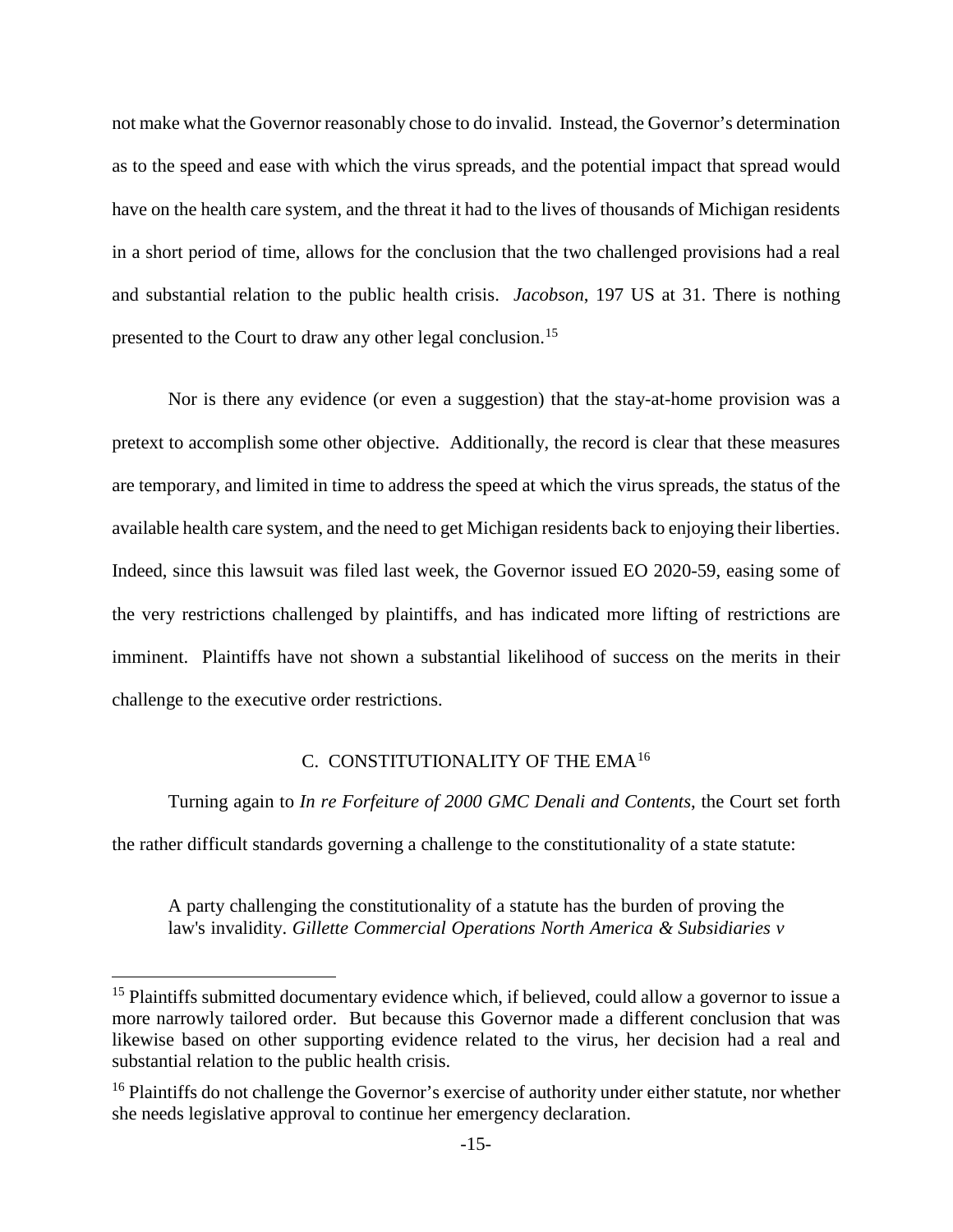*Dep't of Treasury*, 312 Mich App 394, 414-415; 878 NW2d 891 (2015). The challenging party must overcome a heavy burden because "[s]tatutes are presumed to be constitutional, and we have a duty to construe a statute as constitutional unless its unconstitutionality is clearly apparent." *Mayor of Cadillac v Blackburn*, 306 Mich App 512, 516; 857 NW2d 529 (2014). When interpreting a statute, our primary goal is to "give effect to the intent of the Legislature." *Superior Hotels, LLC v Mackinaw Twp*, 282 Mich App 621, 628; 765 NW2d 31 (2009). To do so, we examine the plain language of the statute itself, and "[i]f the language of a statute is clear and unambiguous, the statute must be enforced as written and no further judicial construction is permitted." *Whitman v City of Burton*, 493 Mich 303, 311; 831 NW2d 223 (2013). [*In re Forfeiture of 2000 GMC Denali and Contents*, 316 Mich App at 569.]

As far as the Court can discern, plaintiffs' challenge to the EMA is an as-applied one:

A constitutional challenge to the validity of a statute can be brought in one of two ways: by either a facial challenge or an as-applied challenge. This is an as-applied challenge, meaning that claimant has alleged " 'a present infringement or denial of a specific right or of a particular injury in process of actual execution' of government action." *Bonner v City of Brighton*, 495 Mich 209, 223 n 27; 848 NW2d 380 (2014), quoting *Village of Euclid v Ambler Realty Co*, 272 US 365, 395; 47 S Ct 114; 71 L Ed 303 (1926). "The practical effect of holding a statute unconstitutional 'as applied' is to prevent its future application in a similar context, but not to render it utterly inoperative." *Ada v Guam Society of Obstetricians & Gynecologists*, 506 US 1011, 1012; 113 S Ct 633; 121 L Ed 2d 564 (1992) (SCALIA, J., dissenting). See also *United States v Frost*, 125 F3d 346, 370 (CA 6, 1997). [*In re Forfeiture of 2000 GMC Denali and Contents*, 316 Mich App at 569-570.]

Plaintiffs' challenge to the delegation of power from the Legislature to the executive will

likely not succeed. It is certainly true that the Legislature cannot grant some vague, unfettered discretion to the executive to carry out what is a legislative function. But if the challenged legislation contains sufficient guidance to the executive on how to execute the law to further the Legislature's policy, it does not violate the non-delegation doctrine. *City of Ann Arbor v Nat'l Ctr for Mfg Sciences, Inc*, 204 Mich App 303, 308; 514 NW2d 224 (1994) ("[T]he standards must be sufficiently broad to permit efficient administration so that the policy of the Legislature may be complied with, but not so broad as to give uncontrolled and arbitrary power to the administrators.").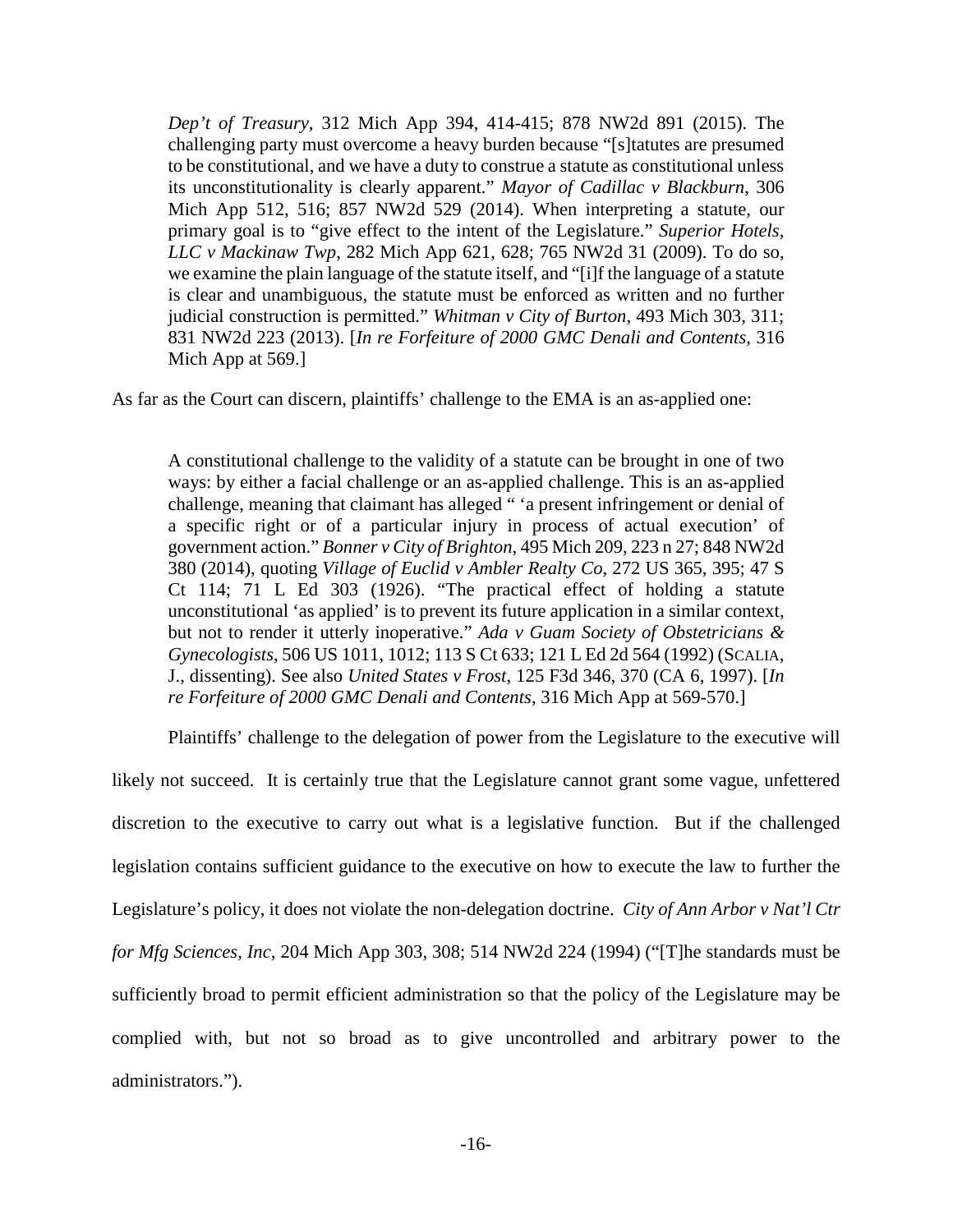As defendants point out, plaintiffs allege in their complaint that the powers granted to the Governor are "limited," and none of the provisions in the act are such that the executive would have "uncontrolled, arbitrary power." *Dep't of Natural Resources v Seaman*, 396 Mich 299, 308; 240 NW2d 206 (1976). The provisions of the EMA are not vague, and contain specific procedures and criteria for the Governor to declare a state of disaster or emergency, and what conditions qualify as a disaster or emergency. See MCL 30.402(e) and (h); MCL 30.403(3) and (4). The EMA also grants the Governor additional, specific duties and powers when addressing any declared disaster or emergency, MCL 30.405, and sets for a comprehensive state and local jurisdictional system to address declared state-wide disasters or emergencies. MCL 30.407-MCL 30.411. As a result, plaintiffs are unable to establish a likelihood of success on the merits on this claim.

#### D. HARM TO THE PUBLIC INTEREST

Finally, and for many of the same reasons, the Court concludes that entry of a preliminary injunction would be more detrimental to the public than it would to plaintiffs. Although the Court is painfully aware of the difficulties of living under the restrictions of these executive orders, those difficulties are temporary, while to those who contract the virus and cannot recover (and to their family members and friends), it is all too permanent. That is not to say that every new virus will require the action taken here, but given the authority of the Governor to do so in the face of these circumstances, the Court must conclude issuing injunctive relief would not serve the public interest, despite the temporary harm to plaintiffs' constitutional rights.